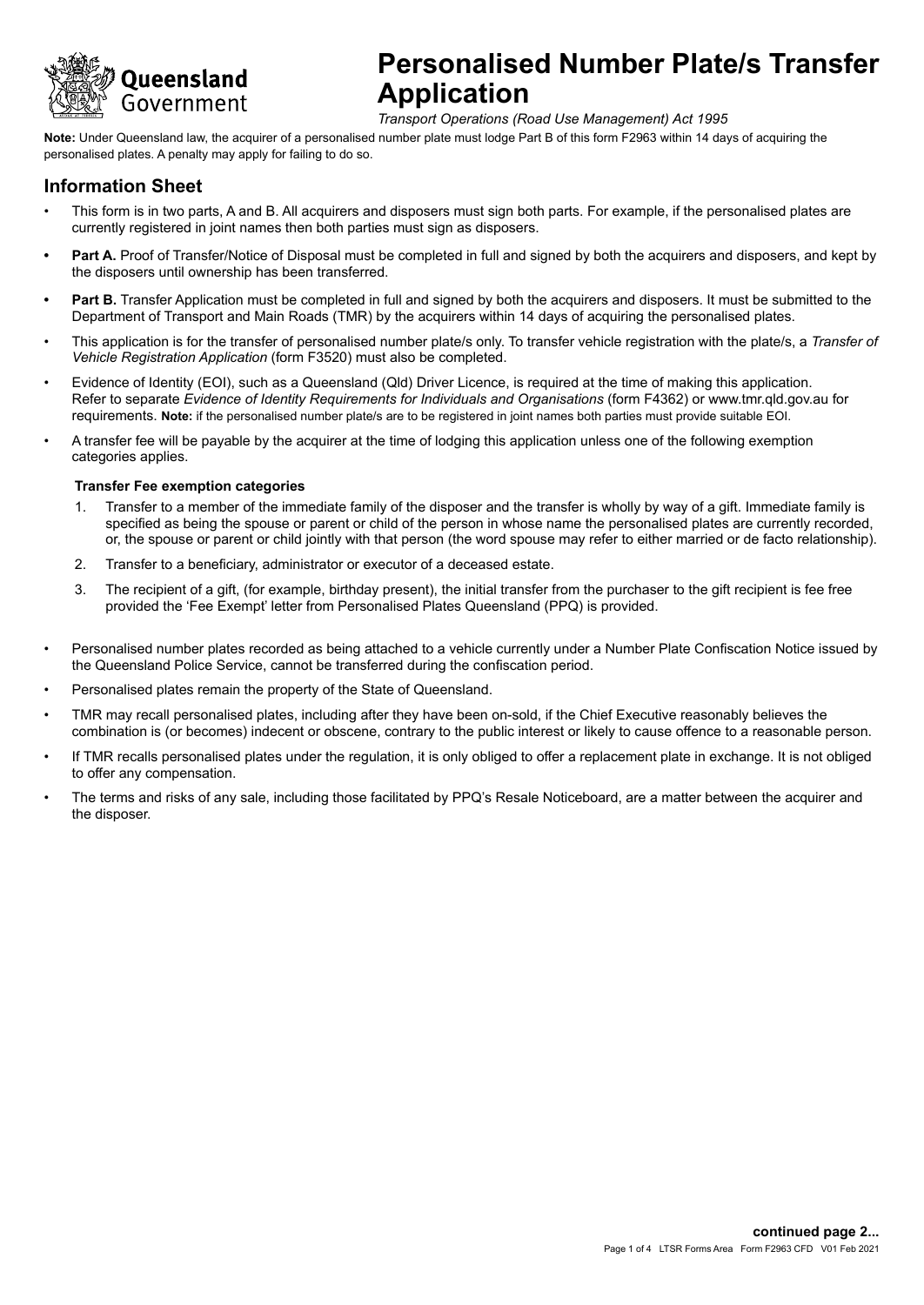

**Print Form Reset Form** 

# **Personalised Number Plate/s Transfer Application**

*Transport Operations (Road Use Management) Act 1995*

**Warning:** You may be charged tolls or receive infringement notices for offences involving the personalised plates until the acquirer's details are recorded with TMR. If you believe the acquirer/s has not applied for the transfer of the personalised number plate/s, you may lodge this completed form with TMR.

# **Disposer's Copy**

| Part A. Proof of Transfer/Notice of Disposal: Disposer to keep. |                                                                                                                                                                                                                                                                                                                                                        |                                                                                                                                                                                                                                                                                                                                                                                                                                                                                                                                                                                                                                                                                                                                                                                                                                                 |  |  |
|-----------------------------------------------------------------|--------------------------------------------------------------------------------------------------------------------------------------------------------------------------------------------------------------------------------------------------------------------------------------------------------------------------------------------------------|-------------------------------------------------------------------------------------------------------------------------------------------------------------------------------------------------------------------------------------------------------------------------------------------------------------------------------------------------------------------------------------------------------------------------------------------------------------------------------------------------------------------------------------------------------------------------------------------------------------------------------------------------------------------------------------------------------------------------------------------------------------------------------------------------------------------------------------------------|--|--|
|                                                                 | 1. Personalised number plate combination to be<br>transferred                                                                                                                                                                                                                                                                                          | Second individual plate purchaser's details (if applicable)<br><b>CRN</b>                                                                                                                                                                                                                                                                                                                                                                                                                                                                                                                                                                                                                                                                                                                                                                       |  |  |
|                                                                 | 2. The personalised number plate/s is to be                                                                                                                                                                                                                                                                                                            | Full name (please print)                                                                                                                                                                                                                                                                                                                                                                                                                                                                                                                                                                                                                                                                                                                                                                                                                        |  |  |
|                                                                 | transferred from:<br>First disposer's details - Disposer's Customer Reference<br>Number (CRN)                                                                                                                                                                                                                                                          | 4. Date of disposal                                                                                                                                                                                                                                                                                                                                                                                                                                                                                                                                                                                                                                                                                                                                                                                                                             |  |  |
|                                                                 |                                                                                                                                                                                                                                                                                                                                                        |                                                                                                                                                                                                                                                                                                                                                                                                                                                                                                                                                                                                                                                                                                                                                                                                                                                 |  |  |
|                                                                 | The CRN is your Qld Driver Licence number, Adult Proof of<br>Age or Photo Identification Card number or your reference<br>number issued by TMR.<br>Disposer's name                                                                                                                                                                                     | 5. Declaration<br>All acquirer/s must sign. I/We declare that the information<br>provided is correct.                                                                                                                                                                                                                                                                                                                                                                                                                                                                                                                                                                                                                                                                                                                                           |  |  |
|                                                                 | Email address                                                                                                                                                                                                                                                                                                                                          |                                                                                                                                                                                                                                                                                                                                                                                                                                                                                                                                                                                                                                                                                                                                                                                                                                                 |  |  |
|                                                                 |                                                                                                                                                                                                                                                                                                                                                        | Date                                                                                                                                                                                                                                                                                                                                                                                                                                                                                                                                                                                                                                                                                                                                                                                                                                            |  |  |
|                                                                 | Mobile/Telephone number                                                                                                                                                                                                                                                                                                                                |                                                                                                                                                                                                                                                                                                                                                                                                                                                                                                                                                                                                                                                                                                                                                                                                                                                 |  |  |
|                                                                 | Second disposer's details (if applicable) - Disposer's CRN                                                                                                                                                                                                                                                                                             | All disposer/s must sign. I/We declare that the information<br>provided is correct.                                                                                                                                                                                                                                                                                                                                                                                                                                                                                                                                                                                                                                                                                                                                                             |  |  |
|                                                                 |                                                                                                                                                                                                                                                                                                                                                        |                                                                                                                                                                                                                                                                                                                                                                                                                                                                                                                                                                                                                                                                                                                                                                                                                                                 |  |  |
|                                                                 | Disposer's name                                                                                                                                                                                                                                                                                                                                        |                                                                                                                                                                                                                                                                                                                                                                                                                                                                                                                                                                                                                                                                                                                                                                                                                                                 |  |  |
|                                                                 |                                                                                                                                                                                                                                                                                                                                                        | Date                                                                                                                                                                                                                                                                                                                                                                                                                                                                                                                                                                                                                                                                                                                                                                                                                                            |  |  |
|                                                                 | <b>Email address</b>                                                                                                                                                                                                                                                                                                                                   |                                                                                                                                                                                                                                                                                                                                                                                                                                                                                                                                                                                                                                                                                                                                                                                                                                                 |  |  |
|                                                                 | Mobile/Telephone number                                                                                                                                                                                                                                                                                                                                | It is an offence to give false or misleading information under<br>the Transport Operations (Road Use Management) Act.<br>Maximum penalty may exceed \$7000.                                                                                                                                                                                                                                                                                                                                                                                                                                                                                                                                                                                                                                                                                     |  |  |
|                                                                 | 3. Purchaser's details<br>Note: If the plates are recorded in joint names, signatures are<br>required for both applicants.<br><b>Customer Reference Number (CRN)</b><br>The CRN is your Queensland Driver Licence number, Adult<br>Proof of Age (APA) or Photo Identification (Photo ID) Card<br>number or your reference number issued by TMR. If you | Privacy Statement: TMR is collecting information on this form for the purposes<br>of maintaining TMR's vehicle/vessel registration register as required under the<br>Transport Operations (Road Use Management) Act. TMR or its agents/contractors<br>may use your information in its communications with you and where relevant, may<br>give some of the information to vehicle insurers, statutory entities, insolvency<br>entities, lawyers, persons involved in vehicle incidents/accidents, vehicle<br>manufacturers, third parties who are involved in or intend to commence legal<br>proceedings, tolling entities, law enforcement agencies and interstate registering<br>authorities. Your personal information will not be disclosed to any other third party<br>without your consent, unless authorised or required to do so by law. |  |  |
|                                                                 | do not have a CRN, complete a New Customer Application<br>(Individual/Organisation (form F3503).                                                                                                                                                                                                                                                       | Now complete Part B: Transfer Application                                                                                                                                                                                                                                                                                                                                                                                                                                                                                                                                                                                                                                                                                                                                                                                                       |  |  |
|                                                                 | First individual/organisation plate purchaser's details<br>Business/trust: You must nominate one proprietor/trustee of                                                                                                                                                                                                                                 |                                                                                                                                                                                                                                                                                                                                                                                                                                                                                                                                                                                                                                                                                                                                                                                                                                                 |  |  |
|                                                                 | the business or trust as the second purchaser/owner.<br><b>CRN</b>                                                                                                                                                                                                                                                                                     |                                                                                                                                                                                                                                                                                                                                                                                                                                                                                                                                                                                                                                                                                                                                                                                                                                                 |  |  |
|                                                                 |                                                                                                                                                                                                                                                                                                                                                        |                                                                                                                                                                                                                                                                                                                                                                                                                                                                                                                                                                                                                                                                                                                                                                                                                                                 |  |  |
|                                                                 | Full name and residential business address (please print)                                                                                                                                                                                                                                                                                              |                                                                                                                                                                                                                                                                                                                                                                                                                                                                                                                                                                                                                                                                                                                                                                                                                                                 |  |  |
|                                                                 |                                                                                                                                                                                                                                                                                                                                                        |                                                                                                                                                                                                                                                                                                                                                                                                                                                                                                                                                                                                                                                                                                                                                                                                                                                 |  |  |
|                                                                 |                                                                                                                                                                                                                                                                                                                                                        |                                                                                                                                                                                                                                                                                                                                                                                                                                                                                                                                                                                                                                                                                                                                                                                                                                                 |  |  |
|                                                                 |                                                                                                                                                                                                                                                                                                                                                        |                                                                                                                                                                                                                                                                                                                                                                                                                                                                                                                                                                                                                                                                                                                                                                                                                                                 |  |  |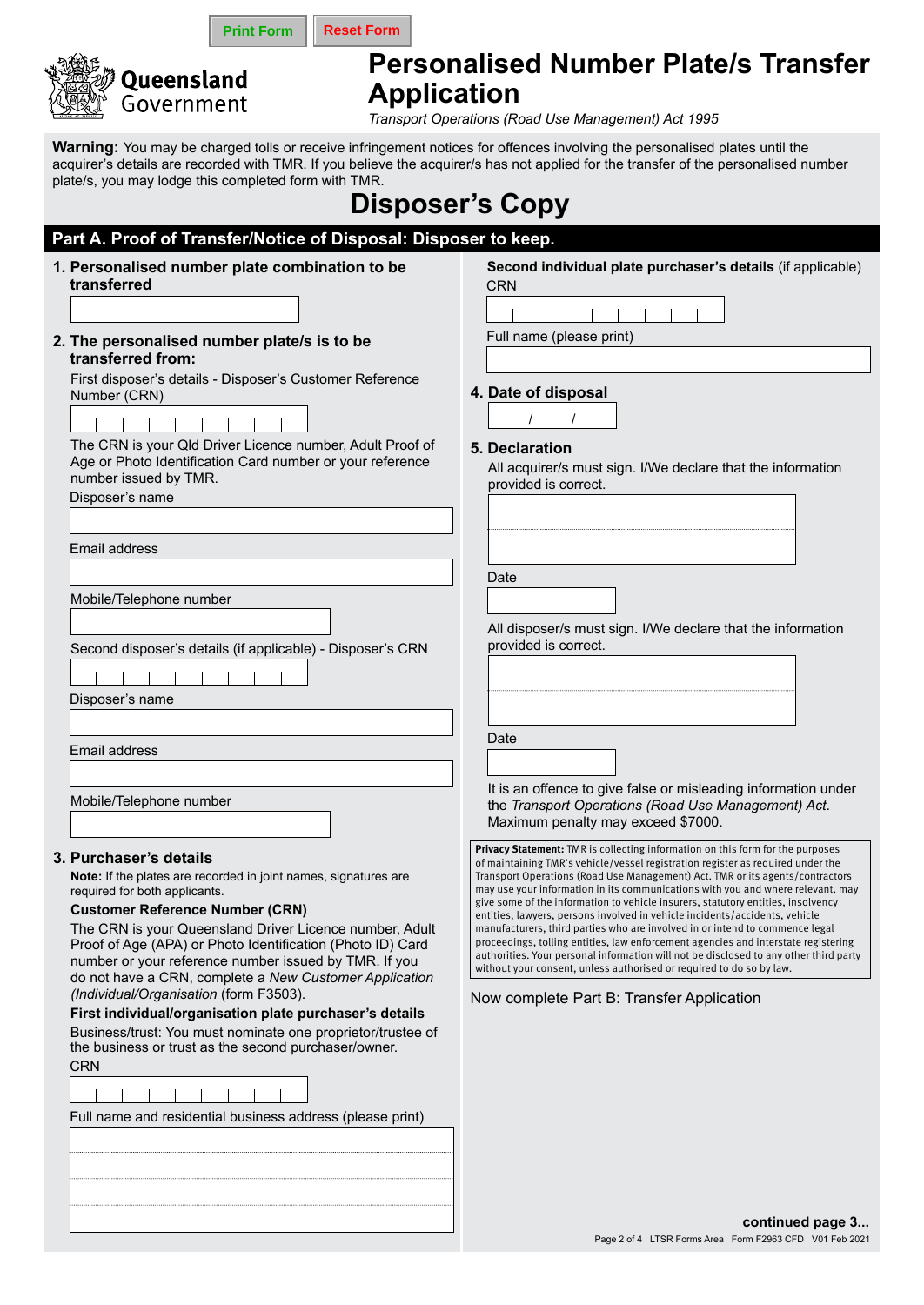

# **Personalised Number Plate/s Transfer Application**

*Transport Operations (Road Use Management) Act 1995*

**Warning:** You must submit Part B within 14 days of the personalised number plate/s acquisition, together with the required EOI as indicated on the Information Sheet of this form. The transfer fee is payable at the time of lodging this application, unless exempt. Penalties may apply if you do not comply.

### **Part B. Transfer Application: Acquirer to complete and submit to TMR.**

| 1. Personalised number plate combination to be                                                                        | Full name (please print)                                                                           |
|-----------------------------------------------------------------------------------------------------------------------|----------------------------------------------------------------------------------------------------|
| transferred                                                                                                           |                                                                                                    |
|                                                                                                                       | Email address (individual/organisation)                                                            |
| 2. Are the plates currently under a Number Plate                                                                      |                                                                                                    |
| <b>Confiscation Notice issued by the Queensland</b><br><b>Police Service?</b>                                         | Mobile/Telephone number                                                                            |
| No                                                                                                                    |                                                                                                    |
| This application cannot be processed during the<br>Yes                                                                | Second individual plate purchaser's details (if applicable)                                        |
| confiscation period.                                                                                                  | <b>CRN</b>                                                                                         |
| 3. Are the personalised plates currently attached to a                                                                |                                                                                                    |
| vehicle?                                                                                                              | Full name (please print)                                                                           |
| No                                                                                                                    |                                                                                                    |
| Yes<br>If the vehicle is also to be transferred, a Vehicle                                                            | Email address (individual/organisation)                                                            |
| Registration Transfer Application (form F3520)                                                                        |                                                                                                    |
| must also be completed. If the plates are to be<br>removed from the vehicle, a Remove and/or Attach                   | Mobile/Telephone number                                                                            |
| Personalised/Customised Number Plates (form                                                                           |                                                                                                    |
| F2964) must be completed by the disposer, and a<br>set of standard number plates purchased prior to                   |                                                                                                    |
| the application being processed.                                                                                      | 7. Are you eligible for an exemption of the transfer<br>fee?                                       |
| 4. Disposer/s details                                                                                                 | No                                                                                                 |
| <b>Customer Reference Number (CRN)</b>                                                                                |                                                                                                    |
| The CRN is your Queensland Driver Licence number, Adult<br>Proof of Age (APA) or Photo Identification (Photo ID) Card | Transfer wholly by way of gift to a relative of the $\Box$<br>Yes<br>disposer.                     |
| number or your reference number issued by TMR. If you                                                                 | Transfer to a personal representative or a                                                         |
| do not have a CRN, complete a New Customer Application                                                                | beneficiary of a deceased estate.                                                                  |
| (Individual/Organisation (form F3503).<br>First individual/organisation plate owner/s details                         | Transfer to the recipient of a gift (for example,<br>birthday gift). The initial transfer from the |
| <b>CRN</b>                                                                                                            | purchaser to the gift recipient is free, provided                                                  |
|                                                                                                                       | PPQ can confirm.                                                                                   |
| Full name (please print)                                                                                              | 8. Is someone lodging this application on your                                                     |
|                                                                                                                       | behalf? Your representative will need to bring their own<br>EOI as well as your EOI.               |
| Second individual plate owner's details (if applicable)                                                               | No                                                                                                 |
| <b>CRN</b>                                                                                                            |                                                                                                    |
|                                                                                                                       | Representative's full name (please print)<br>Yes                                                   |
| Full name (please print)                                                                                              |                                                                                                    |
|                                                                                                                       | Representative's signature                                                                         |
|                                                                                                                       |                                                                                                    |
| 5. Date of disposal                                                                                                   |                                                                                                    |
|                                                                                                                       |                                                                                                    |
| 6. Purchaser's details                                                                                                |                                                                                                    |
| Note: If the plates are recorded in joint names, signatures are<br>required for both applicants.                      |                                                                                                    |
| First individual/organisation plate purchaser's details                                                               |                                                                                                    |
| Business/trust: You must nominate one proprietor/trustee of                                                           |                                                                                                    |
| the business or trust as the second purchaser/owner.<br><b>CRN</b>                                                    |                                                                                                    |
|                                                                                                                       |                                                                                                    |
|                                                                                                                       |                                                                                                    |